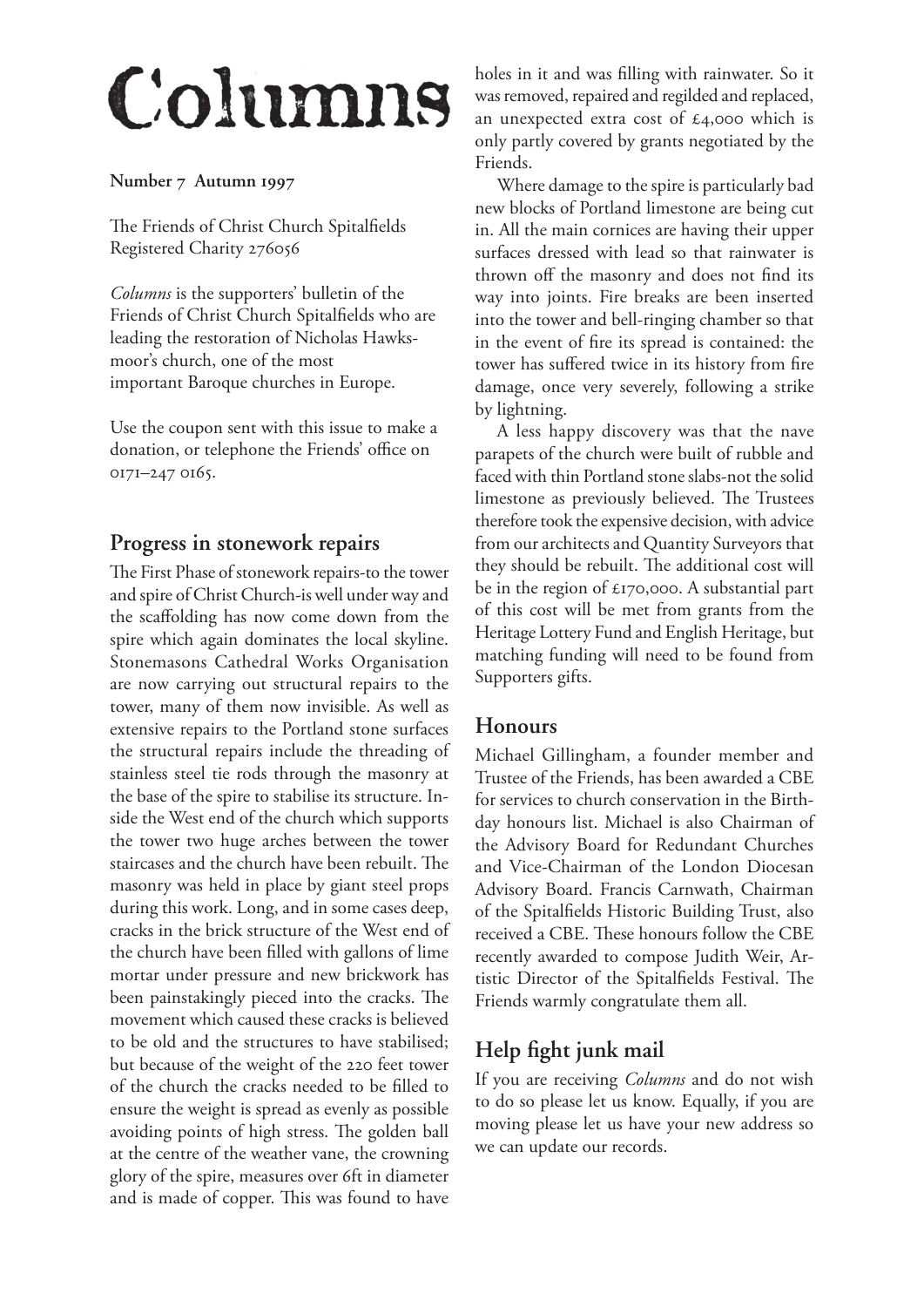

*Chairman of the Friends Eric Elstob (right) chats with Lord Rothschild, Chairman of the Heritage Lottery Fund, at a reception to celebrate the Friends 21st anniversary. The celebration was attended by fifty of the Friends' most generous Supporters, founder members and Trustees. The Heritage* 

### **Forthcoming Events**

**Wednesday 7th September** *All Souls College Oxford and Blenheim Palace*, with the emphasis on Hawksmoor's extensive work at both and with privileged access at All Souls. £45 including return coach from London, lunch in Oxford, notes guide and admissions ( $\epsilon$ 40 for those who have given £15 or more to the Friends appeal in the last twelve months). Phone  $017I-2470165$  to check availability.

**Saturday 20th and Sunday 2st September** *Open House* in greater London again sees hundreds of buildings which are not normally open to the public or are normallly closed at weekends open to visitors. Christ Church will be open 10-5 on Saturday, but only 1-5 on Sunday. Open House is going from strength to strength and we expect well over 1,000 visitors at Christ Church over the weekend.

**Monday 6th October** The Friends' day visit to *Easton Neston and Drayton House* is full.

*Lottery Fund is the largest single donor to the restoration of Christ Church. Speaking on a visit to Christ Church last year, Lord Rothschild said the £2,411,500 Heritage Lottery Fund grant to Christ Church was the largest the Fund had made to a parish church, and would probably prove to be the largest* 

**Wednesday 2th November 6.30pm** *Hawksmoor's Oxford***.** Illustrated lecture in Christ Church by Roger White, curator of the exhibition at the Heinz Gallery, see below, concentrating on the extraordinarily grand schemes by Hawksmoor for the redevelopment of the centre of Oxford as baroque acropolis. Roger White is well known for his erudite but accessible style. Tickets £6 from the Friends office.

Thursday 13th November 6–8pm A Friends' evening Private View with refreshments at the Heinz Gallery, exhibition *Nicholas Hawksmoor and the Reconstruction of Oxford* at which Hawksmoor's drawings for his Oxford scheme will be gathered together for the first time in a public exhibition. The lecture-see above-is an ideal prelude to this event. Numbers are limited so please send £10 per person to book a place.

**7th to 23rd December** *Concerts by Candlelight*, organised by the Spitalfields Festival in Christ Church. Phone Festival hotline on 0171-377 1362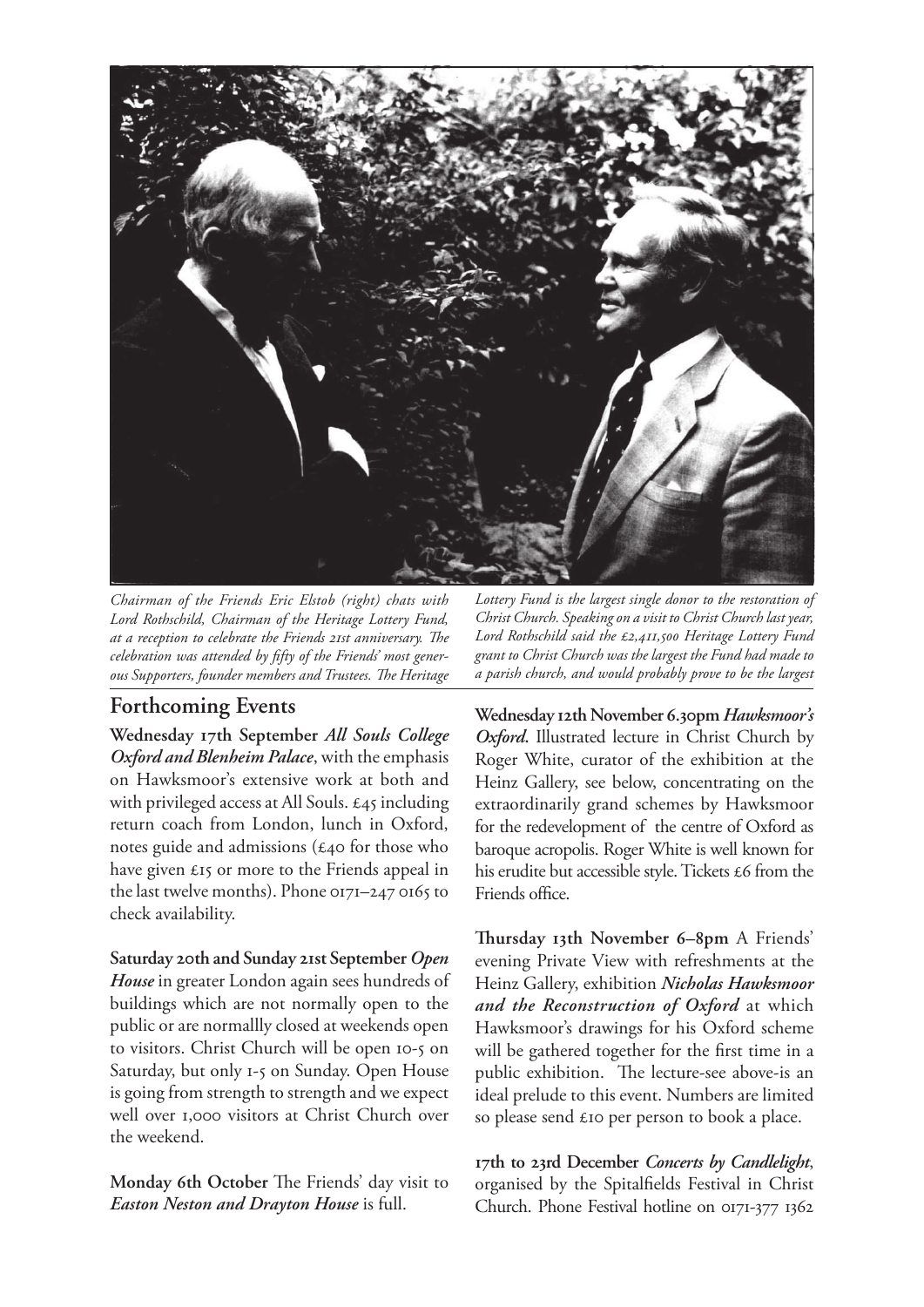#### **Who's Who**

The Friends of Christ Church Spitalfields is managed by a board of Trustees who are responsible for achieving the charity's objects. The Trustees are:

**Eric Elstob** (Chairman) is a founding Trustee, Eric has lived in Spitalfields for 25 years and is an investment manager in the City

**Lawrence Banks** Deputy Chairman of Robert Fleming and Co., and Trustee of the Hereford Mappa Mundi Trust and of the Chelsea Physic Garden

**Revd Paul Bowtell**, who has been Rector of Christ Church Spitalfields since1991

**Alastair Brown** (Treasurer) is an accountant and Managing Director of a specialist courier company

**David Cade** recently retired as a Partner of Arthur Andersen Accountants; and is Chairman of the Spitalfields Festival

**Bob Chitham**, a founding Trustee, is a Partner of Chapman Taylor Partnership and was formerly Chief Architect to English Heritage

**Peter Davies**, a surveyor in private practice, is the Friends point of contact with the professional building consultants

**Michael Gillingham** is principal of an international antiques dealership, Organ Advisor to the Diocese of London and the lead Trustee for the restoration of the Richard Bridge organ at Christ Church.

**Derek Stride** is a teacher working in Tower Hamlets and a member of the Parochial Church Council of Christ Church.

**Christine Whaite** is a capital risk analyst specialising in eco-efficiency

The Friends operations are run by three staff, all part-time:

**Roland Jeffery**, Campaign Director, who coordinates the Friends' work

**Alex Heslop**, who recently joined as Campaign Assistant

**James Tait**, who is the Book-keeper and Donorbase Manager

The work relies on a team of volunteers who help in many ways. At present our volunteers are: Ceri George, Fiona Ligonet, David Rush, Diane Sellars & Christopher Woodward. If you would like to volunteer ocasionally or regularly in the Friends office please contact us.

The professional team of building consultants are:

Architects: Whitfield Partners

Quantity Surveyors: Cook & Butler Partnership

Structural Engineers: Hockley and Dawson

Mechanical & Electrical Engineers: Hilson Moran Partnership

Planning (CDM) Supervisors: Chapman Taylor Project Services Ltd.

#### **Support from America**

The Friends of Christ Church Spitalfields is now registered with CAFAmerica to help our US Supporters make tax efficient donations to us. With the benefit of donations via a body registered with the IRS, Supporters in the USA can offset donations against their tax liability. If you would like further details about tax efficient donations by US residents please contact us.

#### **Our Supporters**

*Columns* is the Supporters' bulletin of The Friends of Christ Church Spitalfields. We ask our Supporters to give us £15 a year, more if they can manage it, but to save costs we do not send reminders. We rely on all our Supporters to match grants from English Heritage and the Heritage Lottery Fund. We hope you enjoy reading about the restoration of Christ Church in *Columns* and will want to continue to receive it. We hope too that you will want to continue to support the restoration of Hawksmoor's great church.

#### **Thanks to:**

Natwest Market for reproducing this issue of Columns

Eric Elstob for generously hosting the Friends 21st anniversary reception

Spitalfields artist Hugh de Wet for permission to reproduce his painting as the Friends 1997 Christmas card

Shearman & Sterling, IMRO, Herbert Smith, Natwest Markets and Foreign & Colonial for photocopying our literature.